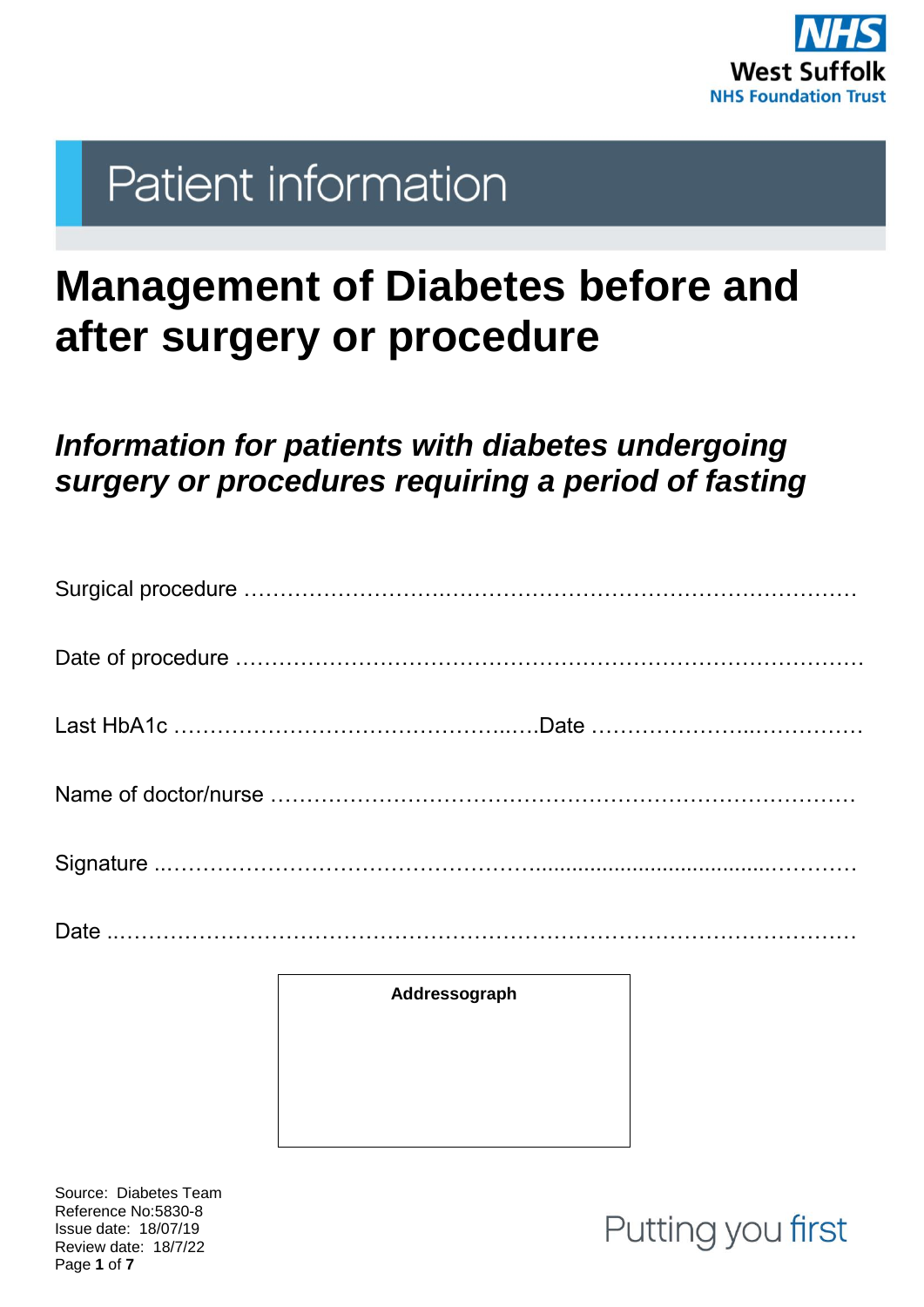*If you are unsure and/or need to clarify the Diabetes medication instructions please contact the Diabetes Surgical Specialist Nurse on 01284 712810 to leave a message.*

Before your operation or procedure, **please follow the Diabetes medication instructions** given at the Pre Admission Unit, and highlighted/circled on this leaflet on the table marked "What to do with your medication before surgery". Depending on your medication, you may need to refer to both tables. It is important to follow the eating and drinking instructions on your hospital letter inviting you for your surgery; **please do this or it may affect you proceeding with your surgery.** 

If you test your blood sugars, **please check on waking and then hourly** until you arrive on the ward and bring the results with you.

#### **How will this pre-operation starvation affect my diabetes?**

With good planning your blood sugar should not be affected too much. However starving before a procedure may increase the risk of a low blood sugar ("hypo" - CBG < 4mmol/l).

#### **Please follow these instructions if you experience a low blood sugar,** symptoms include**:**

- sweating
- dizziness
- blurred vision or
- shaking

Please test your blood sugar if you are able to do so. If your blood sugar is less than 6 mmol/L and you usually take **insulin or tablets called Glipizide, Gliclazide or Glibenclamide,** either take Dextrogel or four glucose/dextrose tablets. Please repeat test 15 minutes later to ensure increased above 6mmol/L; if not, repeat glucose/dextrose tablets **ALSO** please tell hospital staff on arrival that you have done this because it is possible that your surgery may have to be delayed or rearranged for another day for your safety.

Do not drive on the day of your operation, the following day or until you have been advised it is safe to do so according to the surgeon's advice.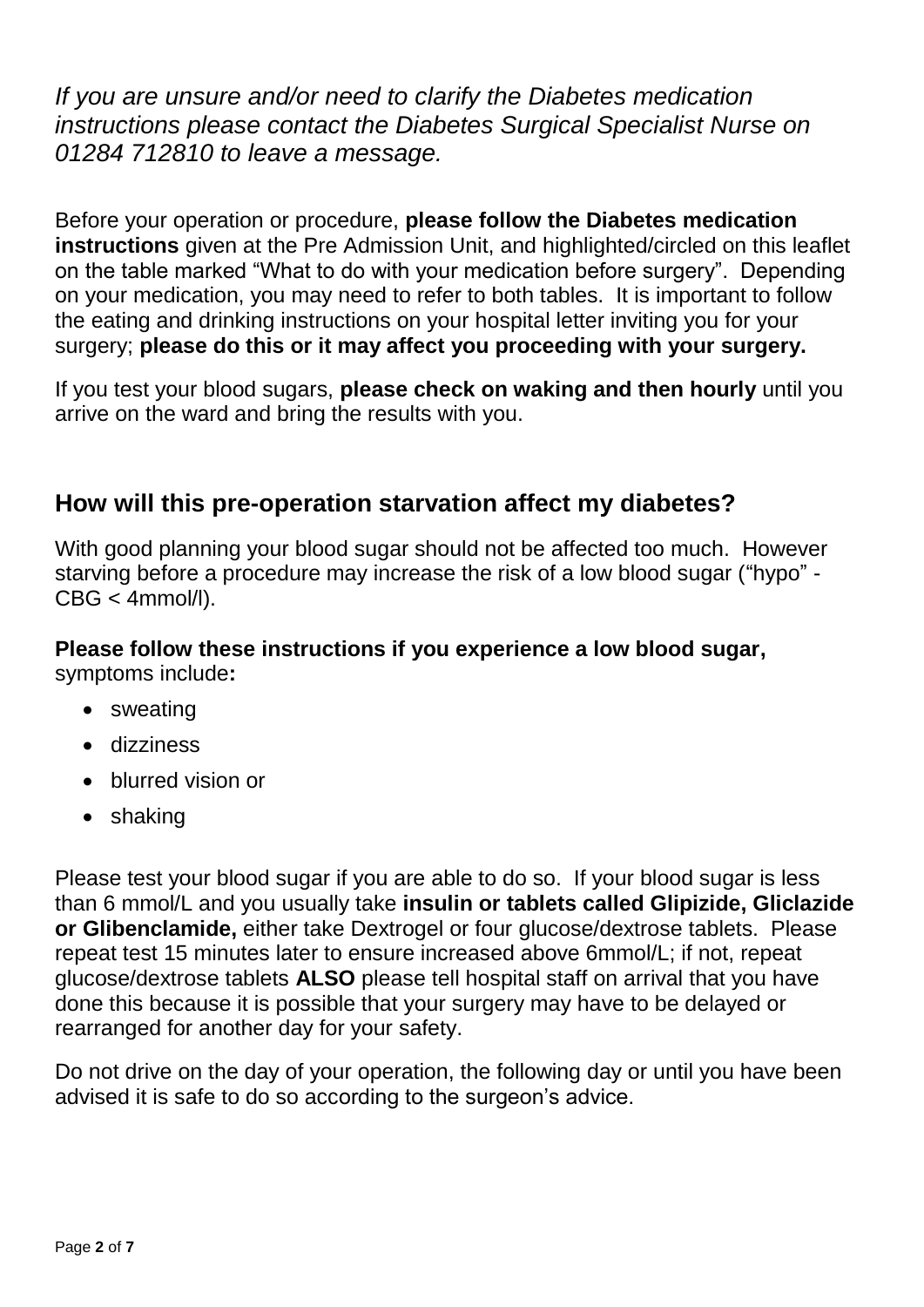When you travel to and from the hospital for your operation/procedure, please carry dextragel, some glucose tablets or a sugary drink with you. **Remember** the DVLA states your blood sugar needs to be 5mmol/l or above to be able to drive.

#### **What do I need to bring with me to hospital for my diabetes?**

- All your diabetes medication including insulin, syringes, needles and cartridges, pump consumables and any other tablets in their original boxes.
- Any blood testing equipment that you use at home e.g. meters, strips and record book with readings (if you usually monitor your blood glucose).
- Usual hypo treatment for after your procedure when eating and drinking eg glucose/dextrose tablets, jelly babies, jelly beans.
- Please ensure you take responsibility for any used needles while an inpatient and **directly dispose of them into a sharps box yourself.**

#### **On arrival at the hospital**

Please inform the greeting ward nurse you have Diabetes. Your blood sugar will be checked and if it is between 6mmol/l and 12mmol/l your operation will be able to go ahead from a Diabetes perspective. However if it falls outside this range it will be treated as appropriate, but if your blood sugar does not stabilise we may need to postpone your operation; this is an anaesthetist/surgeon decision, for your safety.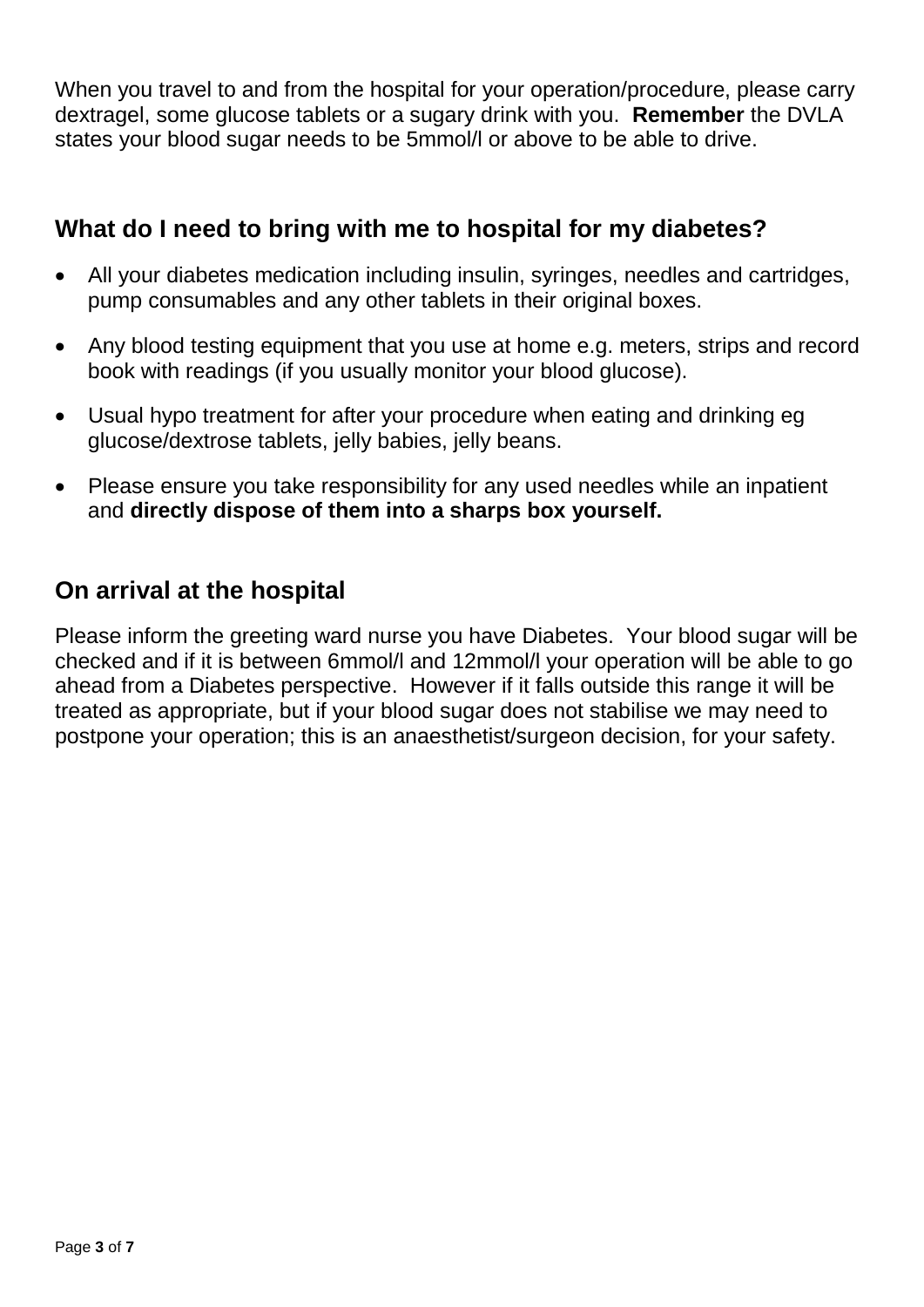#### **Pre-surgery adjustment of non–insulin Diabetes medication**

*(at Pre-Assessment Unit (PAU): Doctor/Nurse - please circle/highlight medication instructions to be followed)*

|                                                                                                                                                     | Day prior to<br>admission | Day of surgery                                                 |                                                                                                   |  |
|-----------------------------------------------------------------------------------------------------------------------------------------------------|---------------------------|----------------------------------------------------------------|---------------------------------------------------------------------------------------------------|--|
| <b>Tablets</b>                                                                                                                                      |                           | <b>Patient for morning surgery</b>                             | <b>Patient for afternoon surgery</b>                                                              |  |
| <b>Meglitinide</b><br>(repaglinide or nateglinide)                                                                                                  | Take as normal            | Omit your morning dose                                         | Take your morning dose when eating<br>breakfast before 7.30am. Do not<br>take your lunchtime dose |  |
| <b>Metformin / Glucophage MR</b>                                                                                                                    | Take as normal            | If taken once a day - do not stop.                             | If taken once a day - do not stop.                                                                |  |
| If you are due to have contrast media this may                                                                                                      |                           | If taken twice a day - do not stop.                            | If taken twice a day - do not stop.                                                               |  |
| need to be stopped on the day of the<br>procedure and not taken for a further 48 hours<br>(your surgeon/doctor should tell you this in<br>advance). |                           | If taken three times a day - omit your<br>lunchtime dose only. | If taken three times a day - omit your<br>lunchtime dose only.                                    |  |
| <b>Sulphonylureas</b><br>(glibenclamide, glipizide, gliclazide/gliclazide<br>MR, glimepiride, gliquidone)                                           | Take as normal            | Omit your morning dose.                                        | Omit your morning dose.                                                                           |  |
| <b>Thiazolidinediones</b><br>(Pioglitazone)                                                                                                         | Take as normal            | Take as normal                                                 | Take as normal                                                                                    |  |
| <b>DPP-IV inhibitors</b><br>(Sitagliptin, saxagliptin, vildagliptin, alogliptin,<br>linagliptin)                                                    | Take as normal            | Take as normal                                                 | Take as normal                                                                                    |  |
| <b>GLP-1 analogue</b><br>(e.g. Exenatide, Liraglutide, Lixisenatide,<br>Bydureon, Trulicity), Semaglutide                                           | Take as normal            | Take as normal                                                 | Take as normal                                                                                    |  |
| <b>SGLT-2 inhibitors (consider stopping if</b><br>urology surgery)<br>(dapagliflozin, canagliflozin, empagliflozin)                                 | Take as normal            | Omit on day of surgery                                         | Omit on day of surgery                                                                            |  |

*You should resume taking your normal tablets the morning after surgery unless advised not to.*

*Please note: Your blood glucose may be higher than usual for a day or so – please check your blood sugar more regularly if you can, until your blood glucose levels are within range (as advised by your Diabetes provider) and stabilised.*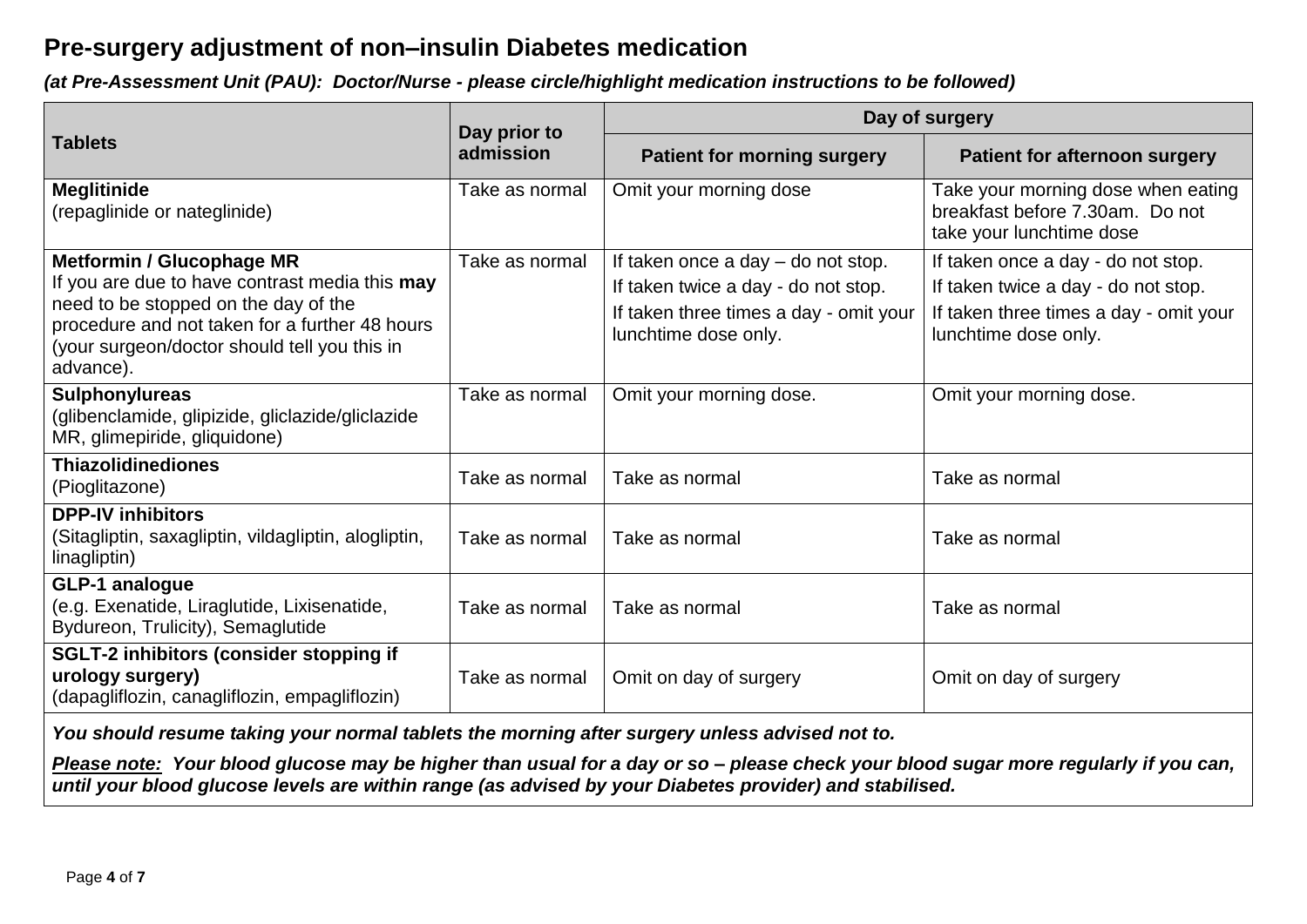### **Pre-surgery adjustment of insulin Diabetes medication**

#### *(at PAU: Doctor/Nurse please circle and document medication instructions to be followed)*

| <b>Insulins</b>                                                                                                                                                                                                                                      | Day prior to admission                                                                                                               | <b>Patient for morning surgery</b>                                                                                                                                                                                                                                                                                                                                                                | <b>Patient for afternoon surgery</b>                                                                                                                                                                                                                                                  |
|------------------------------------------------------------------------------------------------------------------------------------------------------------------------------------------------------------------------------------------------------|--------------------------------------------------------------------------------------------------------------------------------------|---------------------------------------------------------------------------------------------------------------------------------------------------------------------------------------------------------------------------------------------------------------------------------------------------------------------------------------------------------------------------------------------------|---------------------------------------------------------------------------------------------------------------------------------------------------------------------------------------------------------------------------------------------------------------------------------------|
| Once daily (evening):<br>Lantus® / Glargine / abaslaglar or<br>Levemir / Detemir® or Degludec /<br>Tresiba® or Xultophy, Insulatard®<br>or Humulin I <sup>®</sup> , Toujeo                                                                           | Your dose will need to<br>be reduced by 20%,<br>please give<br>units                                                                 | Take your usual evening dose tonight<br>provided you are eating and drinking                                                                                                                                                                                                                                                                                                                      | Take your usual evening dose<br>tonight provided you are eating<br>and drinking                                                                                                                                                                                                       |
| Once daily (morning):<br>Lantus® / Glargine or Levemir /<br>Detemir® or Degludec / Tresiba®<br>or Xultophy, Insulatard® or<br>Humulin I <sup>®</sup> ; Toujeo                                                                                        | No dose change                                                                                                                       | Your dose will need to be reduced by 20%,<br>please give<br>units                                                                                                                                                                                                                                                                                                                                 | Your dose will need to be reduced<br>by 20%, please give<br>units                                                                                                                                                                                                                     |
| Twice daily long-acting - split<br>doses:<br>Lantus® / Glargine or Levemir /<br>Detemir® or Degludec / Tresiba®<br>or Insulatard® or Humulin I® or<br>Toujeo                                                                                         | Take your morning dose<br>as normal. Your evening<br>dose will need to be<br>reduced by 20%, please<br>give                          | Your morning dose will need to be reduced<br>by 20%, please give<br>units.<br>Take your usual evening dose tonight<br>provided you are eating and drinking                                                                                                                                                                                                                                        | Your morning dose will need to be<br>reduced by 20%, please give<br>units.<br>Take your usual evening dose<br>tonight provided you are eating<br>and drinking                                                                                                                         |
| <b>Twice daily mixes:</b><br>Novomix $30^{\circ}$ , Humulin M3 <sup>®</sup><br>Insuman comb 15 <sup>®</sup> , Insuman<br>comb $25^{\circ}$ Insuman comb $50^{\circ}$<br>Humalog Mix 25 <sup>®</sup> , Humalog Mix<br>50 <sup>®</sup> , Insuman Basal | No dose change                                                                                                                       | Halve your usual morning dose to<br>units.<br>Take your usual evening dose tonight<br>provided you are eating and drinking                                                                                                                                                                                                                                                                        | Halve your usual morning dose to<br>units.<br>Take your usual evening dose<br>tonight provided you are eating<br>and drinking                                                                                                                                                         |
| 3, 4 or 5 insulin injections daily                                                                                                                                                                                                                   | If taking long acting<br>insulin once or twice<br>daily, your evening dose<br>will need to be reduced<br>by 20% please give<br>units | Omit your morning dose of short/rapid acting<br>insulin as no breakfast is eaten.<br>Your morning dose of basal insulin will need<br>If you normally take a pre-mixed insulin the<br>dose should be halved to  units.<br>Take appropriate dose of short/rapid insulin<br>with your lunch if able to eat.<br>Take your usual evening insulin dose tonight<br>provided you are eating and drinking. | Take your rapid acting insulin dose<br>with early light breakfast before<br>7.30am, adjust dose as needed.<br>Omit lunchtime dose.<br>Your blood glucose will be<br>checked on admission.<br>Take your usual evening insulin<br>dose tonight provided you are<br>eating and drinking. |

*You should resume taking your normal insulin the morning after your surgery/procedure. However, your blood glucose may be higher than usual for a day or so, therefore please test your blood sugar more regularly if you are able.*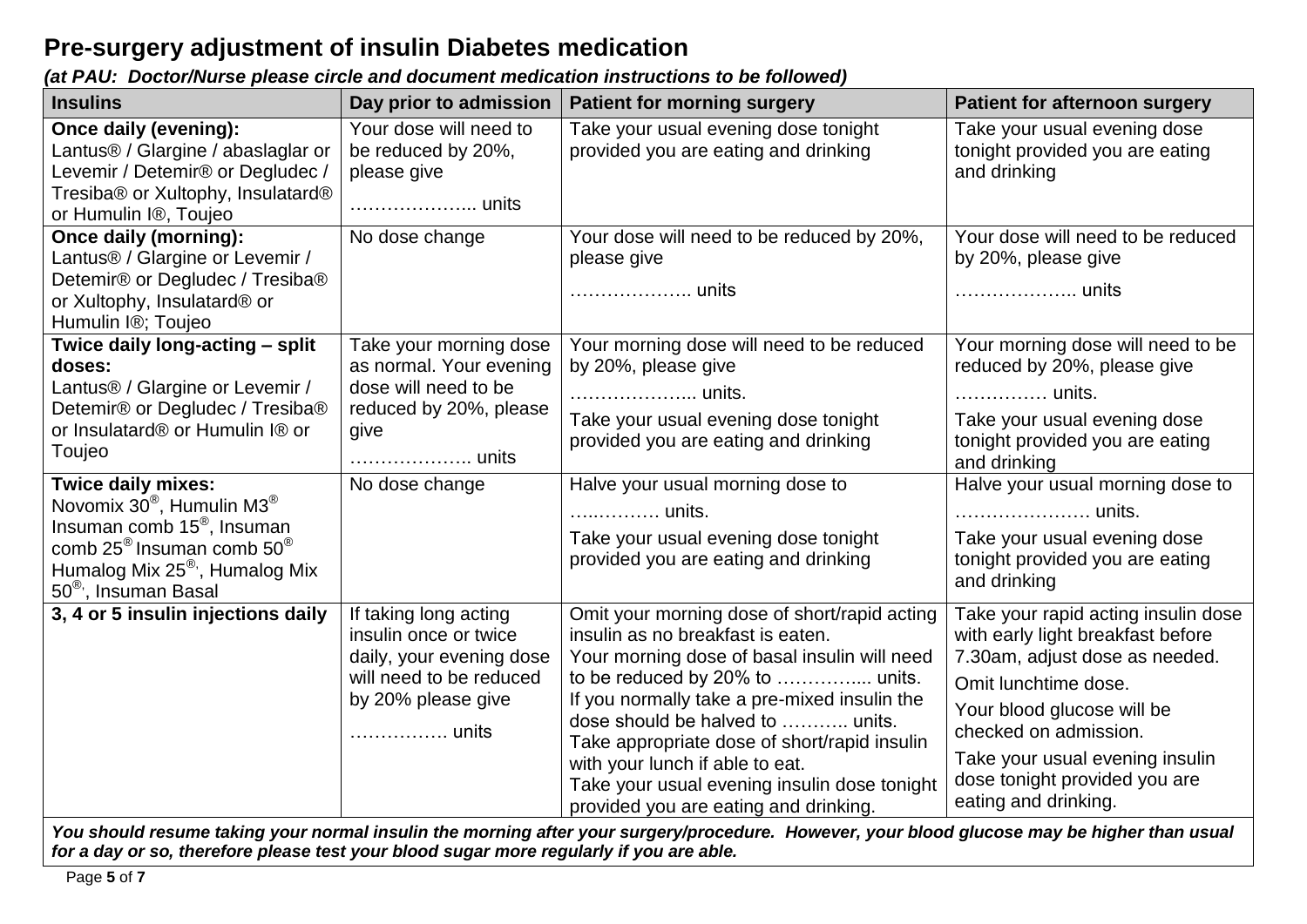### **What happens after my operation?**

- Your blood sugar will be checked regularly during and following your procedure.
- Once you are awake and free from nausea (sickness) you should eat the light snack/meal offered to you. Please inform staff if you feel nauseous at any time.
- With the next normal meal, you should take your usual diabetes medication.
- If you are ready to be discharged before your next meal is due, you will be allowed to go home providing you have eaten the light snack and are not suffering from nausea or sickness. Please return to your usual eating pattern.

#### **What should I do if I am unwell? (sick day rules)**

- **NEVER** stop taking your insulin or tablets unless under medical advice; illness usually increases your body's need for insulin.
- **TEST** your blood glucose level every two hours, day and night, if you have the equipment to do this, until they are stable. If your blood sugar is higher than 15mmol/l seek medical advice.
- **TEST** your urine for ketones every time you go to the toilet or your blood ketones every two hours if you have the equipment to do this. If the urine ketones go over 1.5mmol/l or urine ++2; **SEEK MEDICAL ADVICE IMMEDIATELY.** If you blood ketone test, follow the "traffic light" system.
- **DRINK** at least 100mls water/sugar free fluid every hour; please drink well (nonalcoholic) during illness and keep hydrated.
- **REST** and avoid strenuous exercise as this may increase your blood glucose level during illness.
- **EAT** as normally as you can. If you cannot eat or if you have a smaller appetite than normal, replace solid food during illness, with one of the following:
	- 400mls of milk
	- 200ml carton fruit juice
	- 150 200ml non-diet fizzy drink
	- 1 scoop ice cream